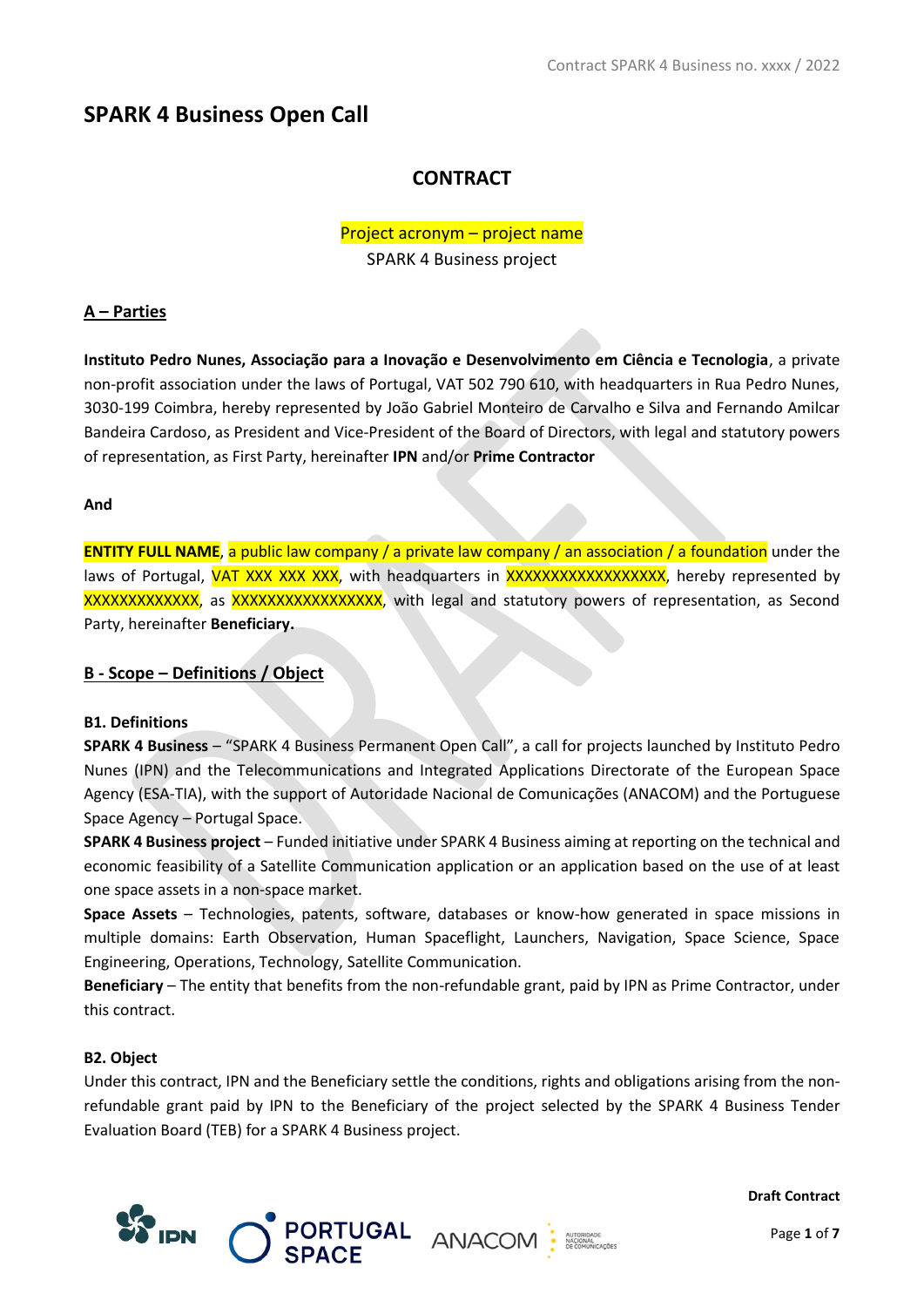## **C - Implementation**

The following clauses regulate the relationships between IPN and the Beneficiary with regard to the current management of the SPARK 4 Business project.

## **C1. Deliverables and Payments**

#### **Deliverables**

The Beneficiary should deliver:

- M1 and M2 Reports, as follows:
	- M1 Mid-term Report 3 (three) months after the contract signature date;
	- M2 Final Report  $-6$  (six) months after the contract signature date.
- The SPARK 4 Business project deliverables:
	- To be submitted with the Mid-Term Report: D1.1. Customer/User/Stakeholder Analysis, D1.2. Value Proposition, D2.1. Service/System Definition, D2.2. Technical Feasibility Analysis, D3.1. Business Model(s), D3.2. Business Plan, D.3.3. Viability Analysis, D3.4. Socio Economic Impact Analysis (drafts);
	- To be submitted with the Final Report: final versions of D1.1. Customer/User/Stakeholder Analysis, D1.2. Value Proposition, D2.1. Service/System Definition, D2.2. Technical Feasibility Analysis, D3.1. Business Model(s), D3.2. Business Plan, D.3.3. Viability Analysis, D3.4. Socio Economic Impact Analysis; D4.1. Proof of concept, D5.1. Roadmap (if continuation is foreseen), D5.2. Partner/Customer/User/Stakeholder Engagement (if continuation is foreseen), D5.3. Implementation Approach (if continuation is foreseen) and D5.5. Finance, Management and Administrative (FMA) (if continuation is foreseen).

## **Deliverables' approval**

After the reception of the deliverables, IPN may:

- Approve the deliverables, in whole or in part or make the approval be subject to certain conditions;
- Reject the deliverables under appropriate justification and, if applicable, start the procedure for contract termination stated below in 15 consecutive days. Any amendment or correction, as well as any additional information shall be asked by email to the Beneficiary during this term;
- Suspend the payment, in whole or in part, of the amount scheduled for the Beneficiary:
	- If the work performed does not comply with the provisions of this contract;
	- If there is a suspicion of irregularity committed by the Beneficiary in the performance of this contract.

The decisions regarding the Deliverables approval, denial or revision shall be taken by IPN in 15 consecutive days. During this period, if applicable, the Beneficiary can be asked to answer to questions by IPN and provide additional information.

The lack of delivery of the scheduled deliverables by the Beneficiary, apart from *force majeure* as defined below in D3, is a cause for contract termination by IPN.

#### **Information and communications**

The parties accept to exchange information using the following contacts and contact persons, assuming that any other communication using different contacts and/or persons must be confirmed to the

**PORTUGAL ANACOM** :

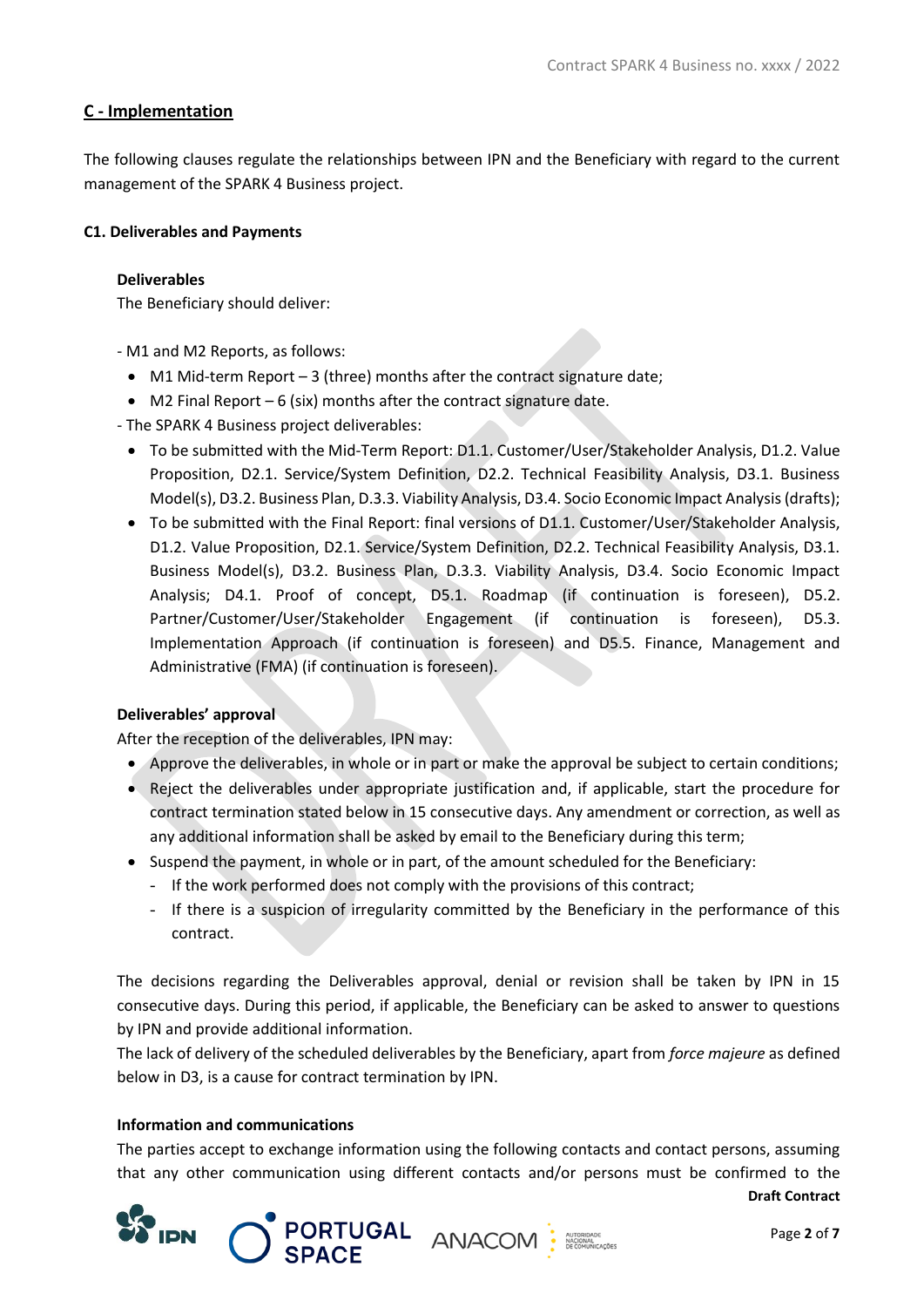following coordinates, otherwise deemed not to have been received:

|                   | <b>IPN</b>                        | <b>BENEFICIARY</b> |
|-------------------|-----------------------------------|--------------------|
| Contact Person(s) | Jorge Pimenta   Carla Duarte      | XXXX               |
| Address           | Rua Pedro Nunes, 3030-199 Coimbra | <b>XXXX</b>        |
| E-mail            | space@ipn.pt                      | <b>XXXX</b>        |
| Telephones        | +351239700900                     | <b>XXXX</b>        |
| Other (mobile)    | +351910018625   +351910003947     | <u>XXXX</u>        |

## **C2. Eligible costs**

The following costs supported by the Beneficiary are eligible within this contract:

- Staff costs;
- Subcontracting costs:
- Access to data sources;
- Travelling, subsistence and accommodation;
- Equipment;
- Awareness creation costs;
- Indirect costs.

All Beneficiary eligible costs should be duly anticipated in Annex I (Financial Statement), part of this contract and shall comply with the SPARK 4 Business Conditions to Tender and Management Requirements Annex B -Cost Eligibility Limits and Conditions.

## **C3. Funding limits / Approved Value**

IPN will pay the Beneficiary up to 50% of its Total Project Cost presented in the Application, as approved by the Tender Evaluation Board (TEB) and previewed in Annex I, part of this contract.

Accordingly, the maximum value of the non-refundable grant is **EUR XXXXXXXXX.** 

The final value of the non-refundable grant will be approved by IPN according to the costs duly justified in the Final Report.

## **C4. Payment modalities**

## **Deadline for payments**

IPN accepts to pay by bank transfer the non-refundable grant due to the Beneficiary no longer than 30 consecutive days from the following dates:

| <b>Milestone</b> | Months after contract signature | <b>Deliverables</b>                         | <b>Entitlement to Grant Payment</b> |
|------------------|---------------------------------|---------------------------------------------|-------------------------------------|
| M <sub>0</sub>   |                                 |                                             | 30%                                 |
| M <sub>1</sub>   |                                 | - Mid-term Report<br>- $D1$ to $D3$ (draft) | 30%                                 |
| M <sub>2</sub>   |                                 | - Final Report<br>- D1 to D5                | 40%                                 |

The Beneficiary shall timely inform IPN about the bank coordinates to be used for all payments. IPN reserves the right to retain any payment until the Beneficiary formally provides this information.

PORTUGAL ANACOM :



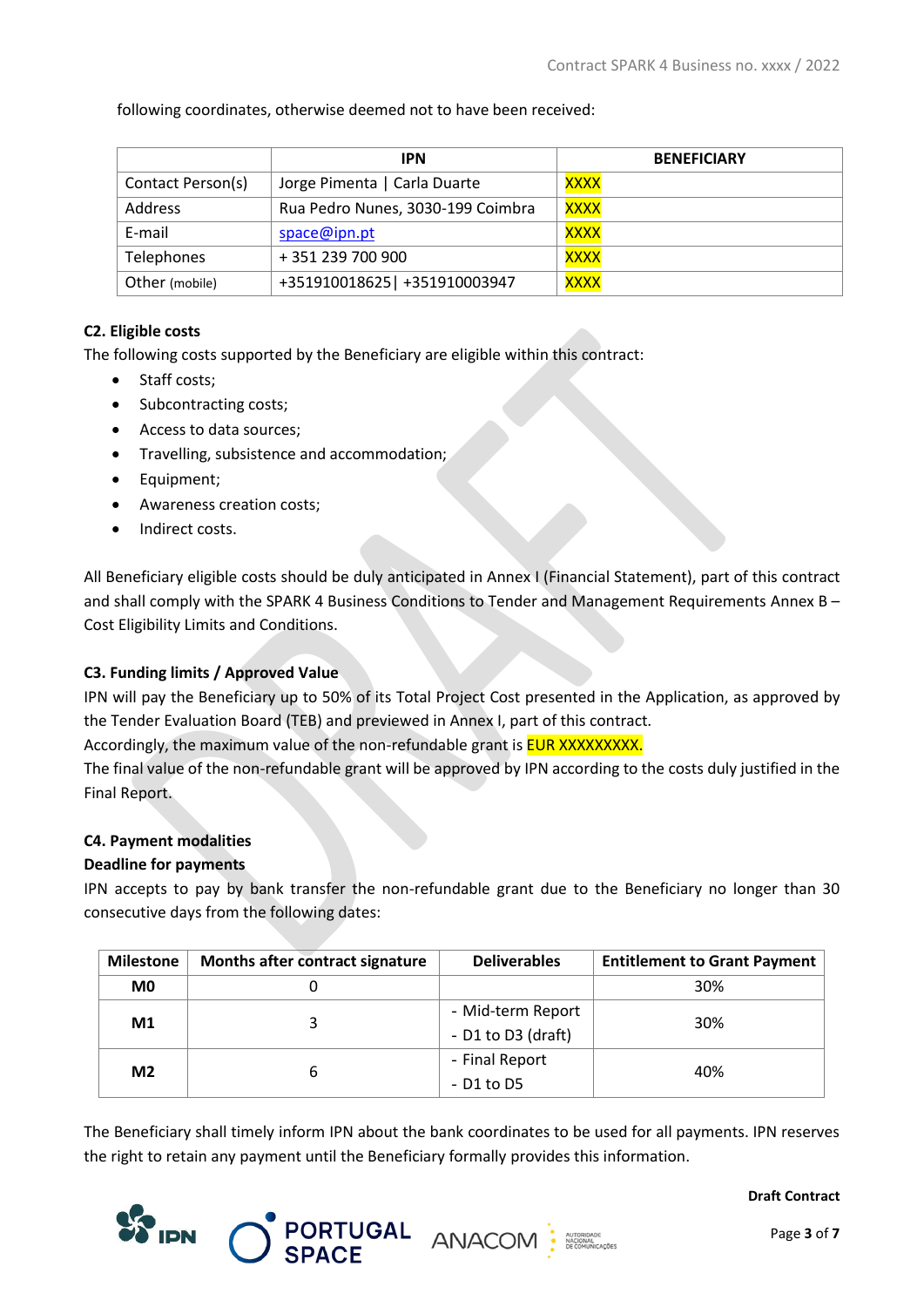Beneficiary bank coordinates: IBAN: <mark>XXXX XXXX XXXX XXXX XXXX X</mark> SWIFT/BIC: XXXXXXXX

The final payment due to the Beneficiary will be adjusted to the difference between the Total Project Cost in Annex I and the project final execution at the contract term, always respecting the cap value of the nonrefundable grant (above in C3).

## **C5. Financial audits and controls**

C.5.1. IPN reserves the right to visit the Beneficiary's premises at any time during the contract term and up to 2 years after its term, with the aim of auditing accounting documents related to and/or supporting eligible costs of the project.

C.5.2. IPN staff or external consultants designated by IPN may perform the audits, upon written notification to the Beneficiary with no less than 8 days in advance.

C.5.3. Such audits may cover financial and accounting aspects and shall be carried out on a confidential basis. The Beneficiary accepts to provide precise, complete and effective information.

C.5.4. The Beneficiaries shall keep the originals or, in exceptional cases, duly authenticated copies of all documents related with the performance of this contract, for up to 2 years after the contract term.

C.5.5. In the event that such audits disclose the lack of document support to Beneficiary eligible costs and/or any other disconformities with the contract performance, the Beneficiary is forced to grant back the amount received from IPN under this contract, in a period no longer than 15 consecutive days. Additionally, and if applicable, IPN reserves the right to terminate this contract.

## **C6. Data Protection**

C.6.1. Prior to the contract signature, the Beneficiary shall sign a Personal Data Processing Agreement with IPN, covering the latter´s personal data processing of any and all Beneficiary staff involved in the contract implementation.

C.6.2. The Beneficiary must additionally require all prior consent requirements for its staff members, covering the above-mentioned data processing to be performed by IPN.

## **C.7. Confidentiality**

C.7.1. During the contract term and for an additional period of 5 years after its completion, IPN and the Beneficiary undertake to preserve the confidentiality of any data, documents or other material that is identified as confidential in relation to the execution of this contract.

C.7.2. The present duty of confidentiality no longer applies where:

- The confidential information becomes publicly available by means other than a breach of confidentiality obligations;
- The disclosure of communication is required by the specific nature of the partnership between IPN, ESA Portugal Space and ANACOM, under the framework of SPARK 4 Business, taking in consideration the duty of confidentiality binding ESA, Portugal Space and ANACOM.

PORTUGAL ANACOM :



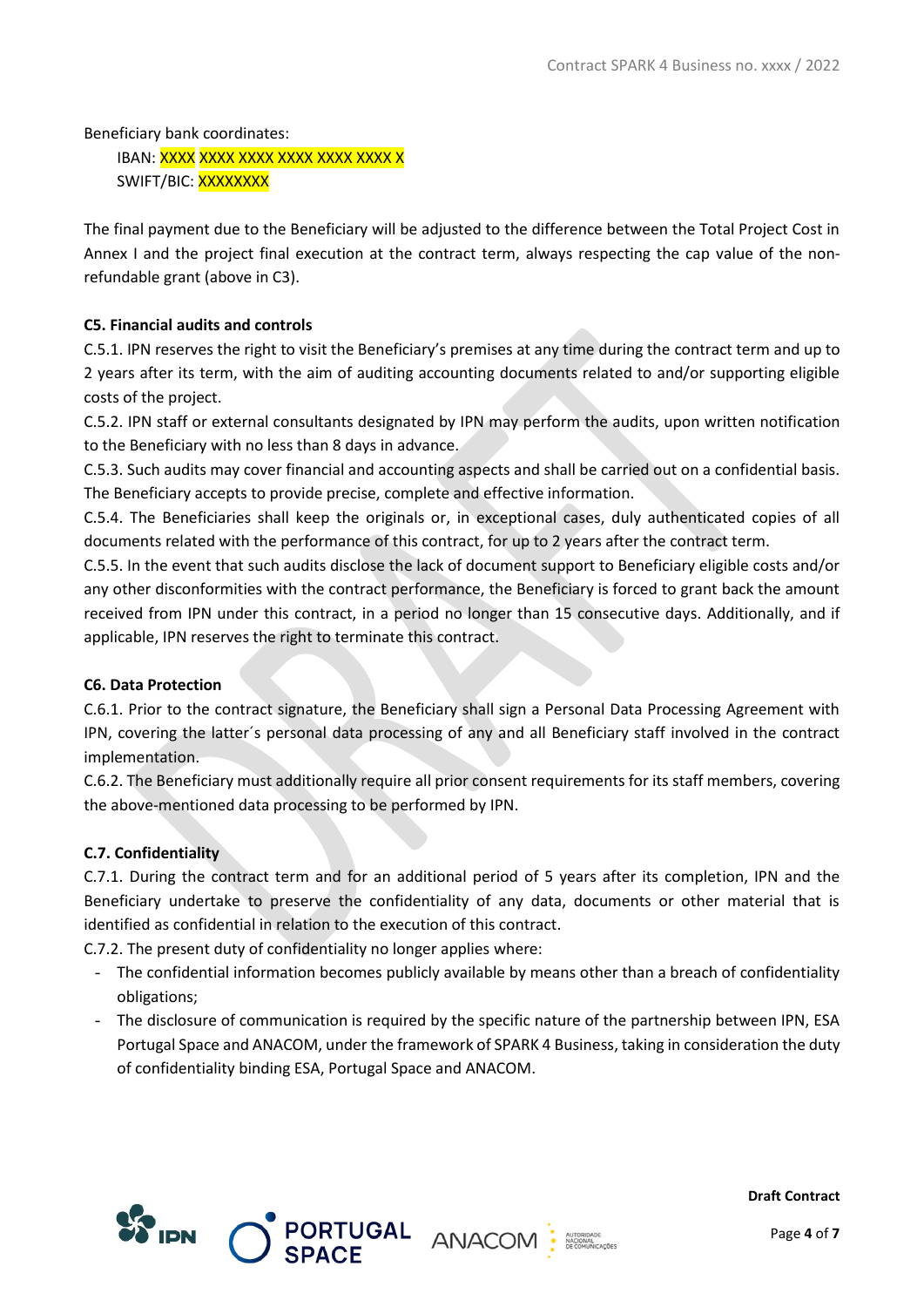#### **C8. Intellectual Property Rights, use and dissemination**

- i) Beneficiary Assets: the Beneficiary will hold full and unconditional Intellectual Property Rights on any proprietary assets to be developed and/or submitted within the framework of a SPARK 4 Business project contract. This contract does not grant to IPN any Intellectual Property Right, license, or option on any Beneficiary proprietary assets.
- ii) Proprietary Assets: in case a Beneficiary intends to explore, perform, develop and/or by any means use proprietary assets in his/her SPARK 4 Business project, the entity is obliged to submit with the Project Submission Form a formal written document (e.g., agreement, license, comfort letter) signed by the legal representative of the assets owner expressly granting the right to explore, perform, develop and/or by any means use those assets. The lack of that document leads to the rejection of the project.

## **D – Final provisions**

#### **D1. Amendments**

Any amendments to this contract are only admissible by expressed and unanimous agreement of the Parties, which should be reduced to written form.

#### **D2. Contract termination**

D.2.1. Any of the Parties may terminate this contract on the grounds of lack of fulfilment of counterpart's obligations that make the remaining force of this contract impossible.

D.2.2. The termination should observe written form and be communicated to the counterpart, observing all Portuguese Civil Law requirements.

#### **D3. Force majeure**

D.3.1. Force majeure means any unforeseeable and exceptional event affecting the fulfilment of any obligation under this contract by the parties, which is beyond their control and cannot be overcome despite their reasonable undertakings. Any of the parties' subject to force majeure liable to affect the fulfilment of its obligations under this contract shall notify the counterpart without delay, stating the nature, likely duration and foreseeable effects.

D.3.2. Labour disputes, strikes or financial difficulties do not constitute force majeure.

#### **D4. Assignment**

The Beneficiary shall not assign any of the rights and obligations arising from this contract, without the prior and written authorization of IPN, which can be denied at IPN´s sole discretion, on the grounds of the *intuitus personae* nature of this contract.

#### **D5. Liability**

The Beneficiary shall bear sole responsibility for ensuring its acts within the framework of this contract do not infringe third parties' rights. Accordingly, the Beneficiary assumes full and unconditional liability for any claim and/or damage to third parties arising from the performance of this contract.

#### **D6. Dispute resolution, applicable law**

D.6.1. This contract is ruled under Portuguese Laws, namely the Portuguese Civil Code and the remaining Portuguese Laws that may apply.

D.6.2. Any conflict or dispute arising from this contract shall be submitted to the Coimbra District Court.



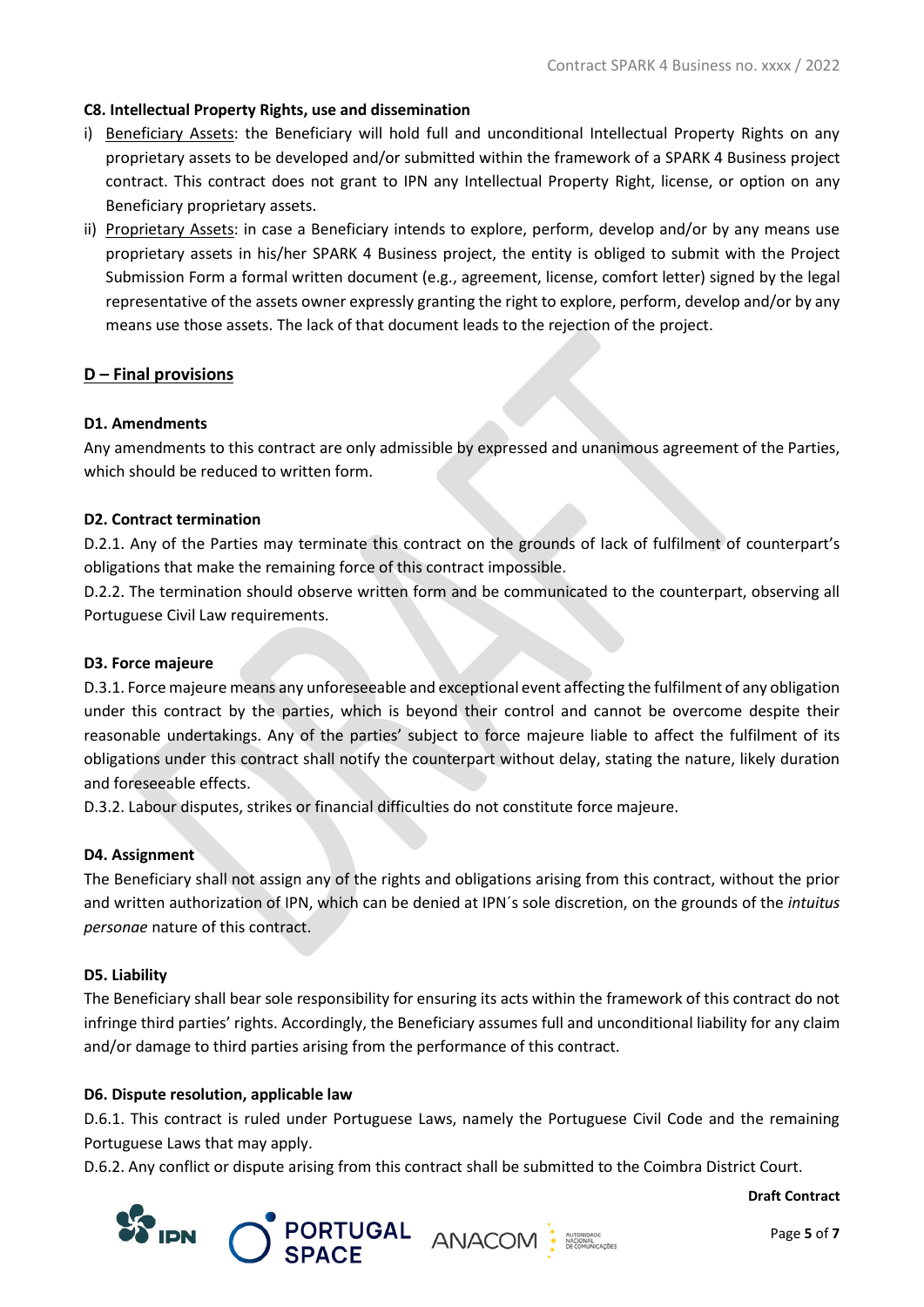Made in two samples, both originals, duly signed and stamped by the Parties legal representatives in Coimbra, on dd/mm/2022.

On behalf of Instituto Pedro Nunes,

| Name:                                     | Name:                                    |
|-------------------------------------------|------------------------------------------|
| João Gabriel Monteiro de Carvalho e Silva | Fernando Amílcar Bandeira Cardoso        |
| Role:                                     | Role:                                    |
| President of the Board of Directors       | Vice-President of the Board of Directors |
| Signature:                                | Signature:                               |
| Date:                                     | Date:                                    |
| On behalf of the Beneficiary,             |                                          |
| Name:                                     | Name:                                    |
| xxxxx                                     | <b>XXXXX</b>                             |
| Role:                                     | Role:                                    |
| xxxx                                      | <b>XXXX</b>                              |
| Signature:                                | Signature:                               |
| Date:                                     | Date:                                    |
|                                           |                                          |